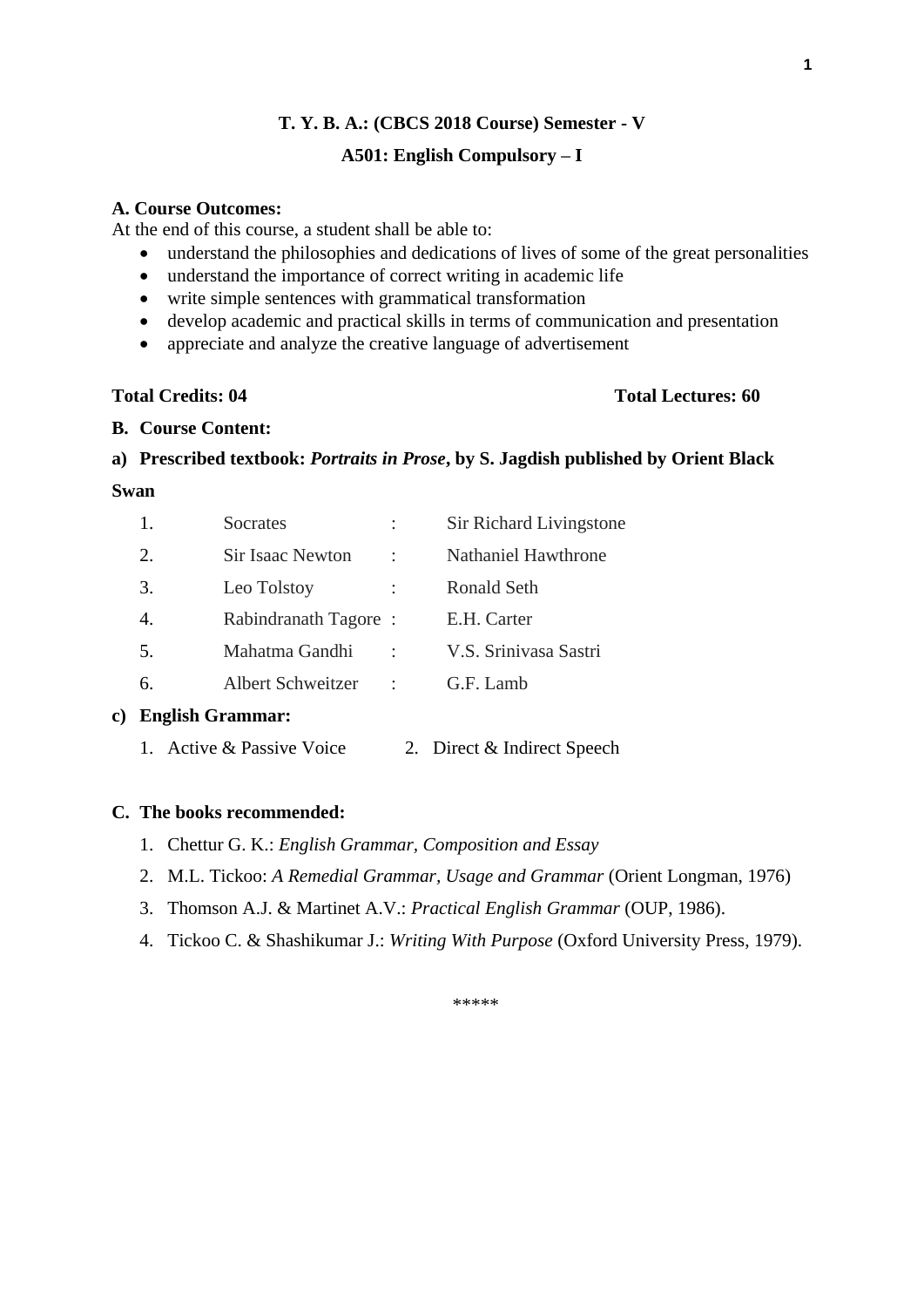## **A511: English (S3) – I (Understanding Drama – I)**

## **Course Outcomes:**

At the end of this course, a student shall be able to:

- have closer acquaintance with the English Drama as a literary form
- understand the representative dramatists through the prescribed plays
- trace the development of drama, its characteristics, phases and types of plays
- develop literary sensitivity and to acquaint with the elements of drama
- understand the ethos, limitations and scope of the drama as a form of literature
- demonstrate the ability for creative thinking and critical analysis of literature

## **Total Credits: 04 Total Lectures: 60**

#### **B. Course Content:**

- 1. Drama as a Form:
	- i. Drama and Other Literary Forms
	- ii. Elements of drama: Themes, Characters, Plot, Dialogue, Stage Properties, The Three Unities, Conflict, elements of Structure

iii. Types: Tragedy, Comedy, Tragi-Comedy, Problem Play, Absurd Drama, Closet Play

2. Hamlet : William Shakespeare

#### **C. The books recommended:**

- 1. Abrams, M. H. *A Glossary of Literary Terms* (Latest Edition), (Macmillan)
- 2. Barnett, Susan *Students Guide to Writing about Literature* (Pearson Education)
- 3. Boulton, Margorie *Anatomy of Drama* (Routledge)
- 4. Brooks, Cleanth and Heilman *Understanding Drama*
- 5. Eslin, Martin *Anatomy of Drama*
- 6. Ford, Boris, *A Pelican Guide to English Literature,* Vol. 1-8.
- 7. Hudson, W. H. *Introduction to the Study of English Literature*
- *8.* Iyengar, K. R. Sriniwas and Nandakumar, Prema *Introduction to the Study of English Literature* (Sterling, 1984)

- 9. Kennedy *Literature : An Introduction to Fiction, Poetry and Drama* (Longman)
- 10. Lerner *English Literature : An Interpretation for Students Abroad* (OUP)
- 11. Martin, Gray *A Dictionary of Literary Terms* (Pearson Education)
- 12. Scholes, et.al. ed. E*lements of Literature*, Fourth Edition. OUP.
- 13. Styan, *Elements of Drama.*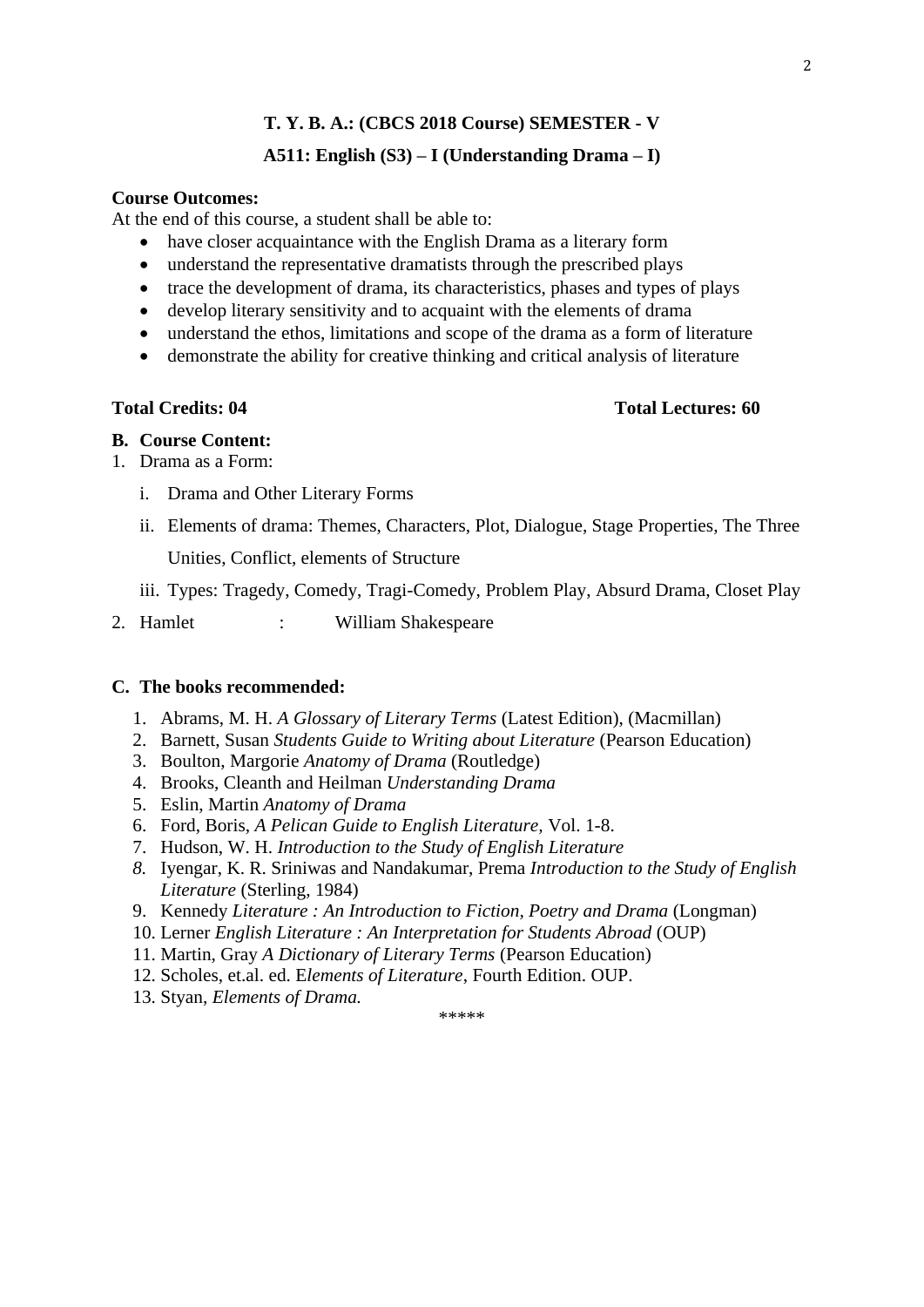## **A512: English (S4) – I (Understanding Fiction – I)**

## **Course Outcomes:**

At the end of this course, a student shall be able to:

- have closer acquaintance with the English fiction as a literary form
- understand the representative novelists through the prescribed fictional texts
- trace the development of fiction, its characteristics, phases and types of novels
- develop literary sensitivity and to acquaint with the elements of fiction
- understand the ethos, limitations and scope of the fiction as a form of literature
- demonstrate the ability for creative thinking and critical analysis of literature

## **Total Credits: 04 Total Lectures: 60**

#### **B. Course Content:**

- 1. Fiction as a Form:
	- i. Fiction, Fact and Truth ii. Fiction: Experience and analysis
	- iii. Plot, Character, Setting and Meaning iv. Point of View: Perspective and
	- Language
	- v. Types: Autobiographical, Picaresque, Psychological, Regional & Science Fiction
- 
- 
- 

- 
- 2. The Mayor of Casterbridge : Thomas Hardy

#### **C. The books recommended:**

- 1. Abrams, M. H. *A Glossary of Literary Terms* (Latest Edition), (Macmillan)
- 2. Barnett, Susan *Students Guide to Writing about Literature* (Pearson Education)
- 3. Bloom, Harold (2007) *Lord of the Flies*, Viva Modern Critical Interpretations
- 4. Boulton, Marjorie *Anatomy of Fiction* (Rout ledge)
- 5. Forster, E. M. *Aspects of Novel*
- 6. Hawthorn, Jeremy (2005), *Studying the Novel* (Hodder Arnold)
- 7. Hudson, W. H. *Introduction to the Study of English Literature*
- 8. Iyengar, K. R. Sriniwas and Nandakumar, Prema *Introduction to the Study of English Literature* (Sterling, 1984)
- 9. Lerner *English Literature : An Interpretation for Students Abroad* (OUP)
- 10. Martin, Gray *A Dictionary of Literary Terms* (Pearson Education)
- 11. Murphy, M. J. *Understanding Unseen*
- 12. Mayhead, Robin *Understanding Literature* (Blackie and Sons)
- 13. Scholes, Roberts; Nancy R. Comey; Carl H. Klaus and Michael Silverman, ed. *Elements of Literature,* (IV Edition), Delhi: OUP, 2003.

3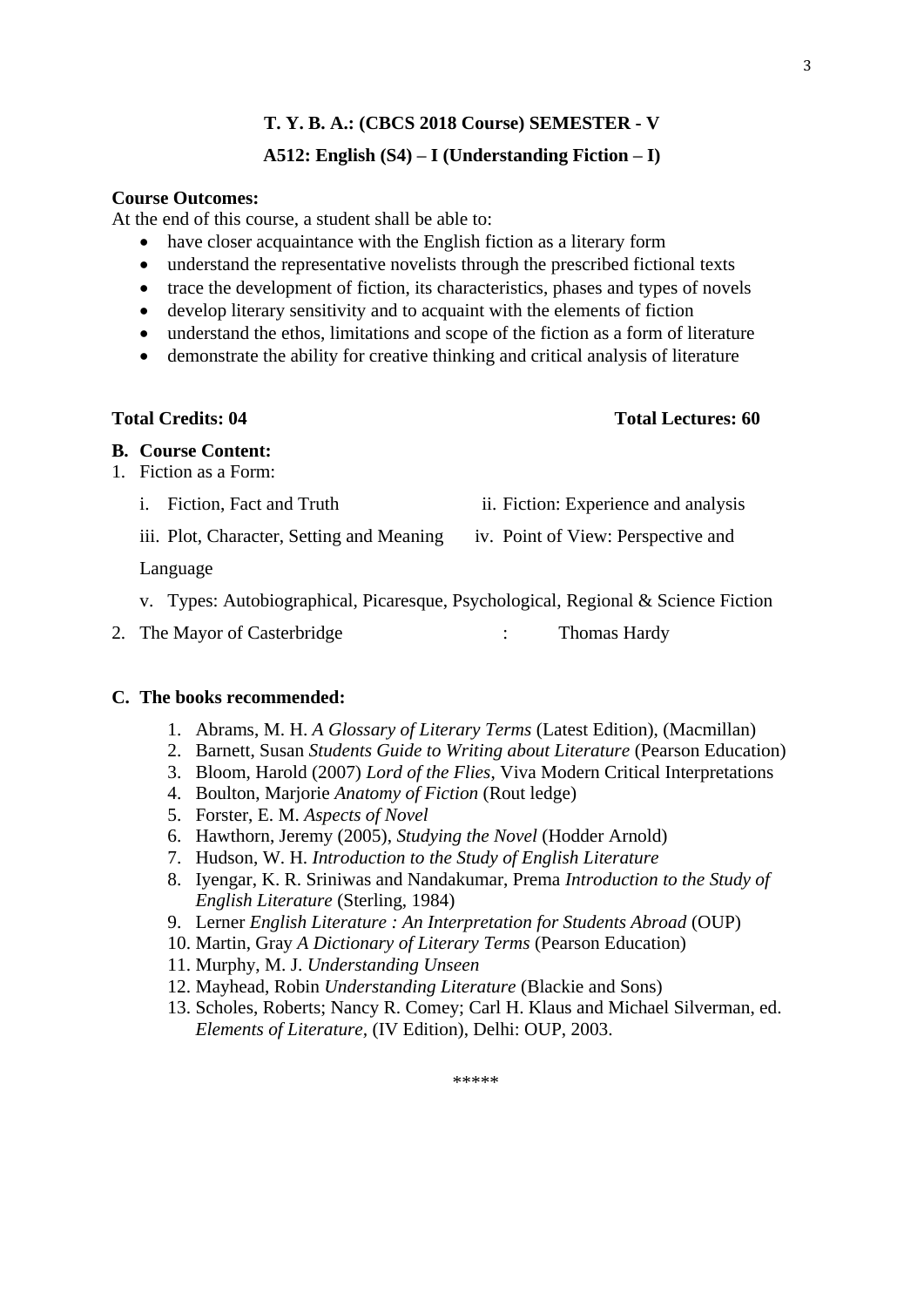#### **A513: English (S5) – I (Speaking and Writing Skills in English – I)**

## **Course Outcomes:**

At the end of this course, a student shall be able to:

- develop a comprehensive understanding of the theoretical and practical aspects of spoken communication
- develop speaking skills and demonstrate through their speech, appropriate communication
- communicate at different levels of social and receptive domains
- perform appropriate roles of social, official and personal life in different locations
- convey their ideas in English using simple and acceptable spoken English

#### **Total Credits: 04 Total Lectures: 60**

#### **B. Course Content:**

- 1. Communication:
	- i. Concept of Communication
	- ii. Verbal and Non-verbal Communication
	- iii. Written and Spoken Communication, Formal and Informal Communication
	- iv. Features of Effective Communication
- 2. Basics of Speaking:
	- i. Pronunciation
	- ii. Fluency
	- iii. Body Language
	- iv. Organization of Speech
	- v. Modes of Delivery
- 3. Speeches for Special Occasions

#### **C. The books recommended:**

- 1. Alexander, L.G., *Developing Skills,* Orient Longman.
- 2. Anderson, Keith, John Maclean, Tony Lynch (2007), *Study Speaking* [CUP]
- 3. Crystal D & Darey D., *Advanced Conversational English*
- 4. Dutt, P. Kiranmal, Geetha Rajeevan, CLN Prakash (2008), *A Course in Communication Skills*
- 5. Jeremy, C, Rogerson P. et el , *Speaking Effectively*
- 6. Mohan, Krishna, *Speaking English Effectively,* Delhi: Macmillan, 1995.
- 7. Morley, David (2007), *The Cambridge Introduction to Creative Writing* [CUP]
- 8. Mundal, S.K., *Effective Communication and Public Speaking*
- 9. Narayanswamy *Strengthen Your Writing* (OBS)
- 10. O'Neill, *English in Situation*
- 11. Seely (2006), *Oxford Guide to English Speaking and Writing* [OUP]
- 12. Tikku, M.L. & Prema, Nandkumar, *Writing with a Purpose.*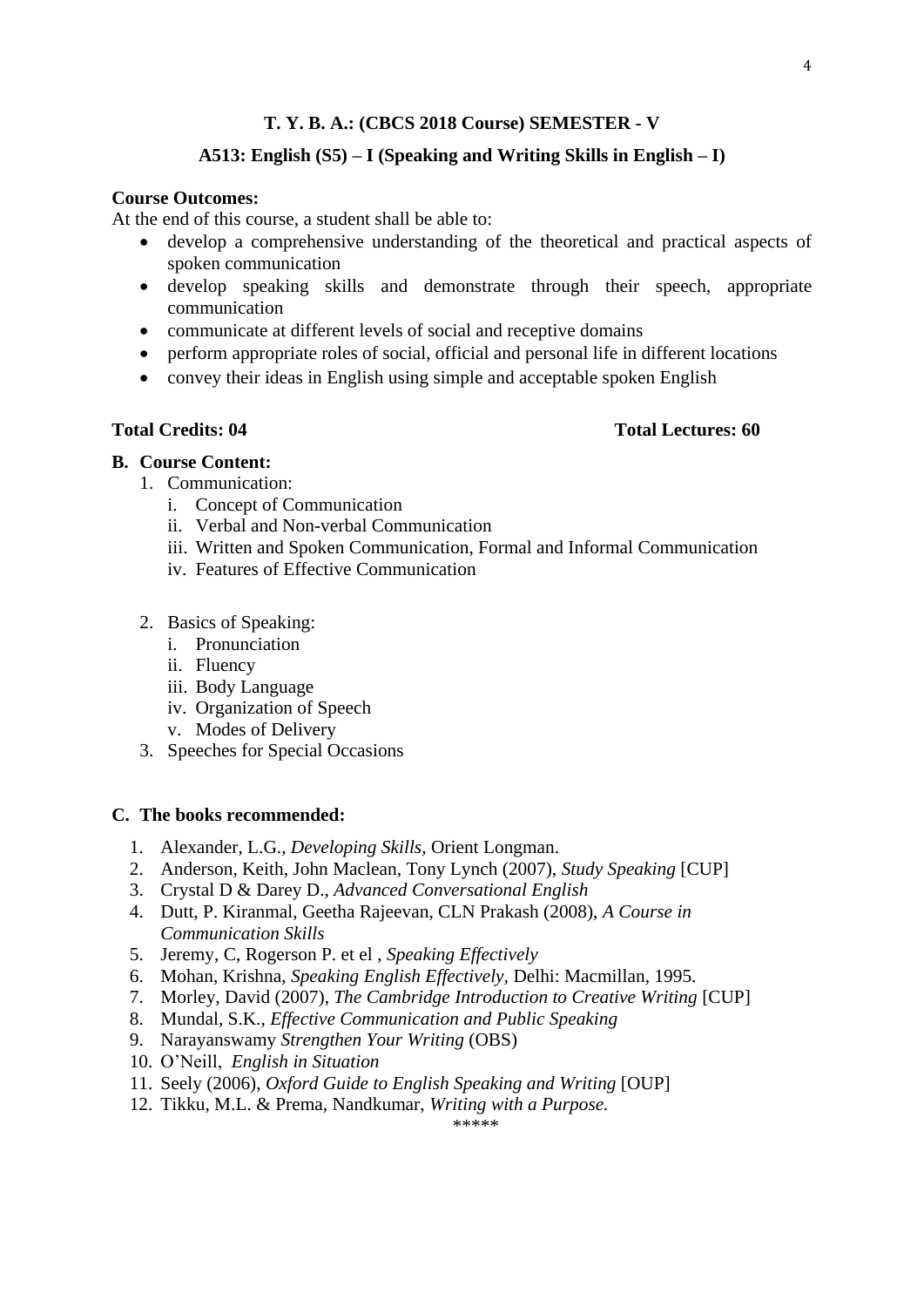## **A514: English (S6) – I (Basics of Literary Criticism-I)**

#### **Course Outcomes:**

At the end of this course, a student shall be able to:

- understand the historical and philosophical contexts that led to the development of literary criticism and its practice in different traditions and periods
- learners will be able to understand fundamental literary and critical concepts and underlying distinctions amongst them (e.g.., difference between literary criticism and literary theory)
- learners will be able to grasp a wide range of literary philosophers and critics whose works had informed and shaped the discourse of literary theory
- learners will have knowledge about major, critical movements and critics in various critical traditions
- learners will be able to identify theoretical and critical concepts with critics/texts/movements with which they are associated and understand them in their contexts
- learners will be able to evaluate and analyze strengths and limitations of critical/theoretical frameworks and arguments
- learners will be able to strengthen and deepen their interpretative skills

#### **Total Credits: 04 Total Lectures: 60**

#### **B. Course Content:**

- I) Topics from Chapter-I of the book *Basics of Literary Criticism*
	- 1) What is Criticism?
	- 2) Fine Arts and Literature as Fine Arts: Some Characteristics
	- 3) Theory of Imitation:
		- i) Plato's views on Literature
		- ii) Aristotle views on Tragedy, Tragic Hero
	- 4) Poetic Truth and Historical Truth
	- 5) Qualifications of a Good Critic
- II) Topics from Chapter-II: of the book *Basics of Literary Criticism*
	- 1) Biographical approaches to Literature
	- 2) Sociological Approach
	- 3) Psychological Approach

## III) Literary and Critical Terms from Chapter-IV of the book *Basics of Literary Criticism*

- 1) Allusion
- 2) Ambiguity, Connotation and Denotation
- 3) Simile, Metaphor, Onomatopoeia, Symbol, Imagery and Conceit
- 4) Wit and Humor
- 5) Irony, Sarcasm, Satire and Paradox
- 6) Genre
- 7) Interior Monologue an Stream of Consciousness
- 8) Setting

Text prescribed: *Basics of Literary Criticism* by Dr Vilas Salunke, Diamond Publication -<br>\*\*\*\*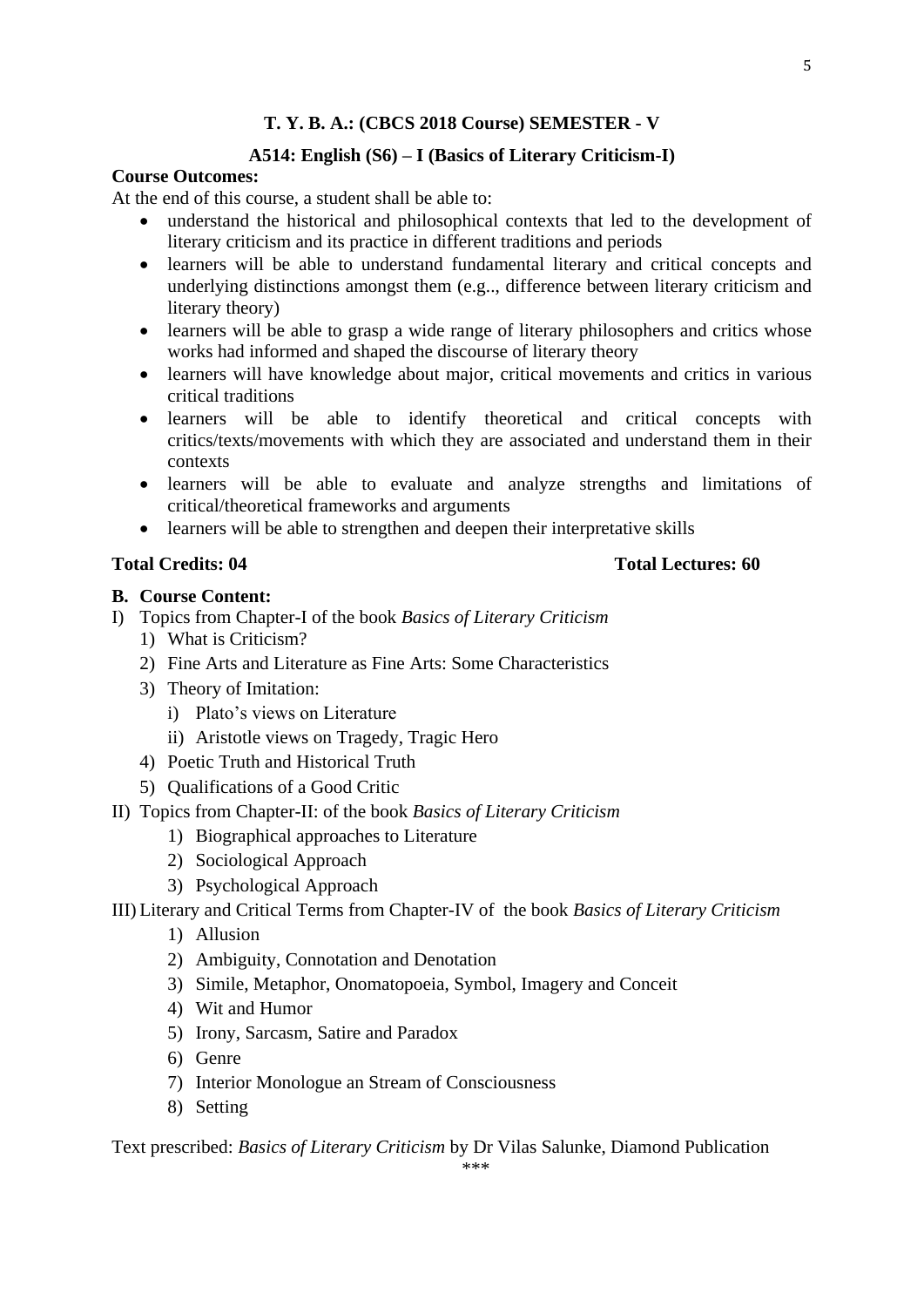#### **A515: English (S7) – I (Structure and Function of Modern English – I)**

#### **A. Course Outcomes:**

At the end of this course, a student shall be able to:

- familiarize with nature of syntax of English language
- recognize their own ability to improve their own competence in using the language
- identify deviant use of English both in written and spoken forms
- understand and appreciate the functional approach of the modern English grammar
- understand and use the phrases, clauses and simple and complex sentences in English
- recognize communicative concepts and their uses, errors of usage and correct them

## **Total Credits: 04 Total Lectures: 60**

#### **B. Course Content:**

1. Word Classes: Open and Closed Classes (Structural and Content words)

#### 2. Phrases:

| i. Noun phrase,          | ii. Verb phrase,    |
|--------------------------|---------------------|
| iii. Adjective phrase,   | iv. Adverb phrase,  |
| v. Prepositional phrase. | vi. Genitive Phrase |

#### 3. Clauses:

- i. Elements of clauses: Subject, Object, Verb, Complement, Adverbial etc.,
- ii. Finite and nonfinite clauses, Subordination and coordination,
- iii. Types of clauses: Nominal clause, Adverbial clause, Comparative clause, Relative clause, Major clause patterns.

#### **C. The books recommended:**

- 1. Deshpande L.S. & Dharamsi P.H., *Modern English Grammar: An Introduction,* Ameya Publishing House, Nanded.
- 2. Halliday and Hassan, *Cohesion in English*, Longman.
- 3. Leech, Geoffrey, et. al., *English Grammar for Today,* Macmillan.
- 4. Leech, Geoffrey and Svartivik J., *A Communicative Grammar of English,* ELBS.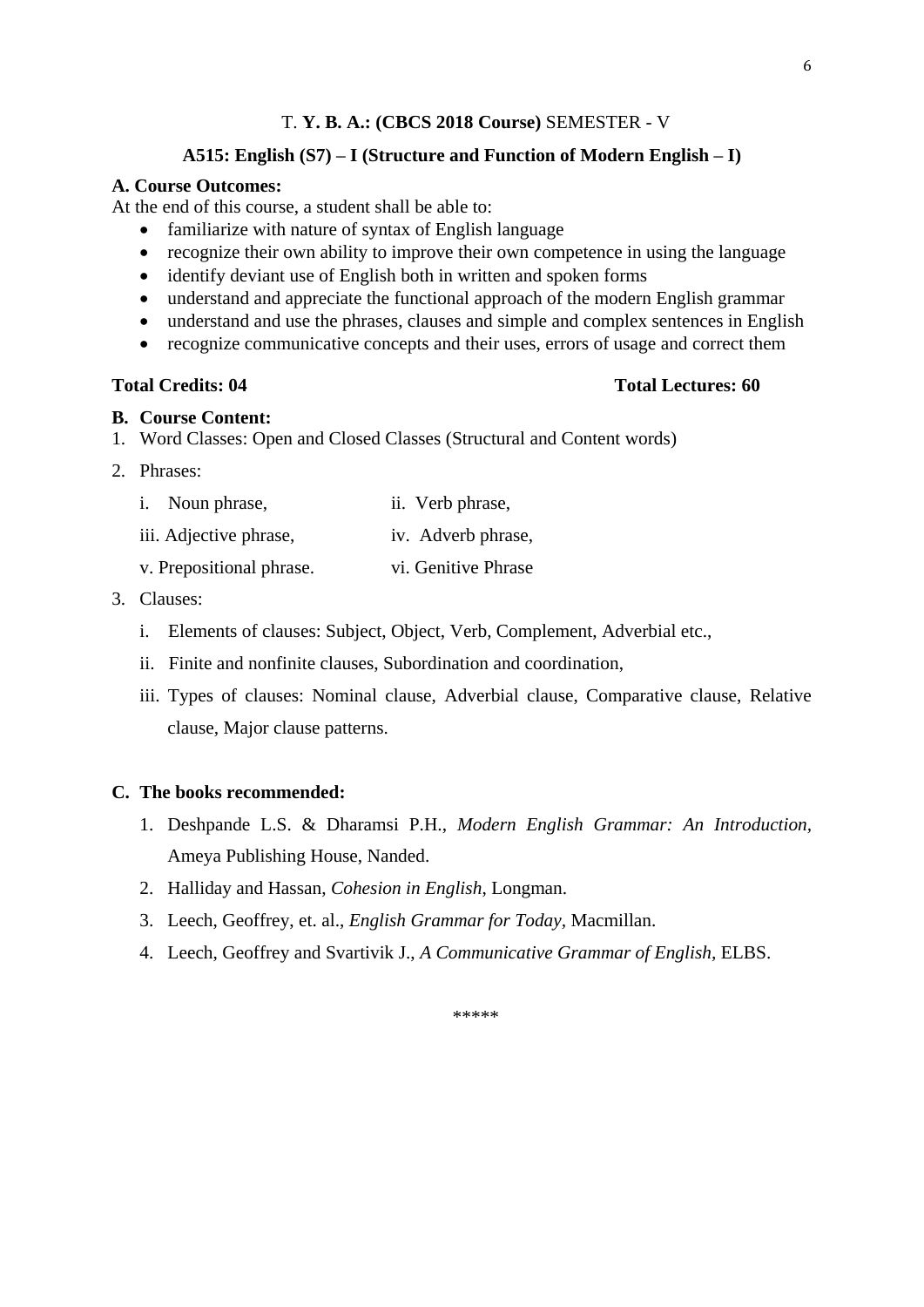## **T.Y.B.A. ECONOMICS (2018 CBCS COURSE) SEMESTER-V A561: ECONOMICS-S3-I**

# **Course Outcomes:**

At the end of this course, a student shall be able to

- 1. Understand the demonstrate familiarity with some central themes and issues of economic development.
- 2. Understand the relation of development and population.
- 3. Analyze theories of economic development.
- 4. Understand the approaches to the economic development.

## **Total Credits: 4 Total Lectures:**

**60**

# **Unit I- Development and Economic Growth:**

- 1.1 Meaning of Economic Development and Growth
- 1.2 Differences between Economic Development and Growth
- 1.3 Factors Affecting Economic Growth Capital, Labour and Technology
- 1.4 Characteristics of Underdeveloped Countries Economic, Social, Cultural and Demographic

# **Unit II – Development and Population:**

- 2.1 Development and underdevelopment
- 2.2 Poverty Absolute and Relative
- 2.3 Meaning and Concept of Per Capita Income, Inequality in Income and Wealth.
- 2.4 Human Development Index Food Security, Education, Health and Nutrition.
- 2.5 Human Resource Development problem of over population and Theory of

Demographic Transition.

## **Unit III – Theories of Economic Development:**

- 3.1 Classical Theories-Adam Smith, Ricardo & Malthus
- 3.2 Karl Marx Theory of Development Theory of Social Change

3.3 Schumpeterian Theory of Economic Development

# **Unit IV – Approaches to Economic Development:**

- 4.1 Vicious circle of poverty
- 4.2 Unlimited Supply of Labour, Big Push Theory
- 4.3 Balanced and unbalanced growth
- 4.4 Critical Minimum Efforts Theory.

# **Basic Reading List:**

- Adelman, I. (1961)`, Theories of economic Growth and Development, Stanford University Press, Stanford.
- Behrman, S. and Srinivasan T. N (1995), Handbook of Development Economics, Vol. 1 to 3, Elsevire, Amsterdam.
- Ghatak, S. (1986), An introduction to development Economics, Allen and Unwin, London.
- Hayami, Y. (1997), Development Economics, Oxford University Press, New York.
- Higgins, B. (1959), Economic Development, Norton, New York.
- Kindleberger, C. P. (1977), Economic Development, 3e, McGraw Hill, New York.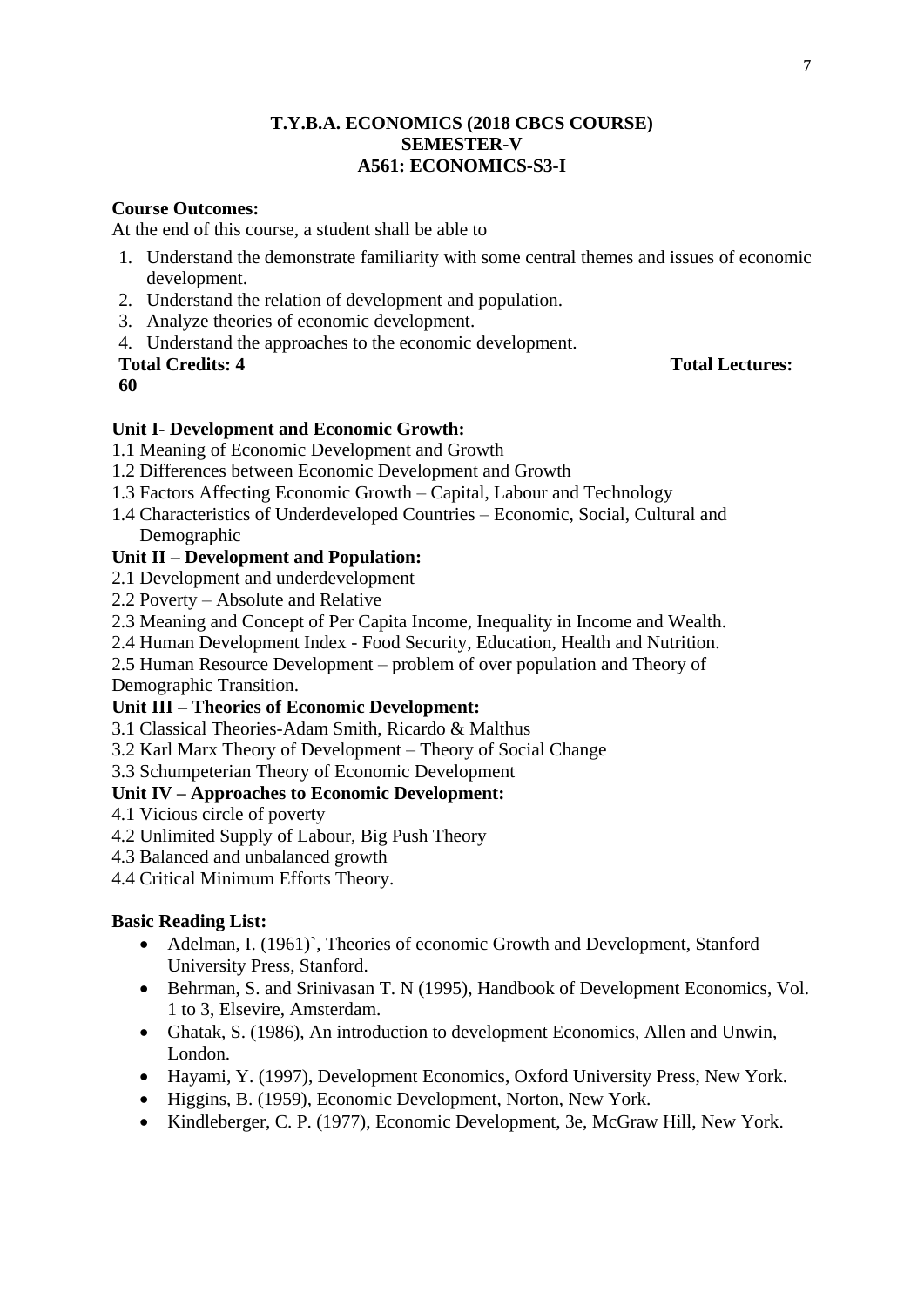## **T.Y.B.A. ECONOMICS (2018 CBCS COURSE) SEMESTER-V A562: ECONOMICS-S4-I**

## **Course Outcomes:**

At the end of this course, a student shall be able to

- 1. Understand holistic view of international economies.
- 2. Apply the theories of International Trade.
- 3. Understand the gains from trade.
- 4. Analyze the international trade policy.

**Total Credits: 4 Total Lectures: 60**

## **Unit I-Introduction:**

1.1 Nature, Scope and Importance of International Economics

1.2 Distinction between Inter-regional and international trade

1.3 Need for a separate theory of international trade

## **Unit II- Theories of International Trade:**

- 2.1 Absolute Cost Theory of Adam Smith
- 2.2 Comparative Cost Theory
- 2.3 Heckscher and Ohlin Theory
- 2.4 Leontief's Paradox

#### **Unit III- Gain from Trade:**

3.1 Static and Dynamic Gains from International Trade

3.2 Meaning and Concept of Terms of Trade, Reciprocal Demand

3.3 Factors Determining Terms of Trade

3.4 Causes of unfavorable terms of trade to developing countries

#### **Unit IV- Foreign Trade Policy:**

- 4.1 Advantages and disadvantages of free trade policy
- 4.2 Meaning and Concept of Protection Policy
- 4.3 Advantages and disadvantages of Protection trade policy
- 4.4 Different Instruments of Protection Policy
- 4.5 Concept of Optimum Tariff and Quotas

## **BASIC READING LIST**

1. Kenan, P.B. (1994), the International Economy, Cambridge University Press, London.

2. Kindlberger, C.P. (1973), International Economics, R.D. Irwin, Homewood.

3. Krugman, P.R. and M. Obstgeld (1994), International Economics: Theory and Policy, Glenview, Foresman.

- 4. Salvatore, D.L. (1997), International Economics, Prentice-Hall, Upper Saddle River, N.J.
- 5. Sodersten, Bo (1991), International Economics, Macmillan Press Ltd., London.

6. International Economics, M.L. Jhingan.

## **ADDITIONAL READING LIST**

1. Bhagwati, J. (Ed.) (1981), International Trade, Selected Readings, Cambridge University Press, Mass.

2. Greenaway, D. (1983), International Trade Policy, Macmillan Publishers Ltd., London.

3. Joshi V. and I.M.D. Little (1998), India's Economic Reforms, 1999-2001, Oxford University Press, Delhi.

4. Panchmukhi, V.R. (1978), Trade Policies of India: A Quantitative Analysis, Concept Publishing Company, New Delhi.

- 5. Patel, S.J. (1995), Indian Economy towards the 21st Century, University Press Ltd., India.
- 6. Misra and Puri, Indian Economy, Himalaya Publishing House
- 7. Dangat Nilesh (2015), 'International Economics' Success Publication, Pune.

8. Gite T.G. (2015), 'International Economics' (Marathi Edition), Success Publication, Pune.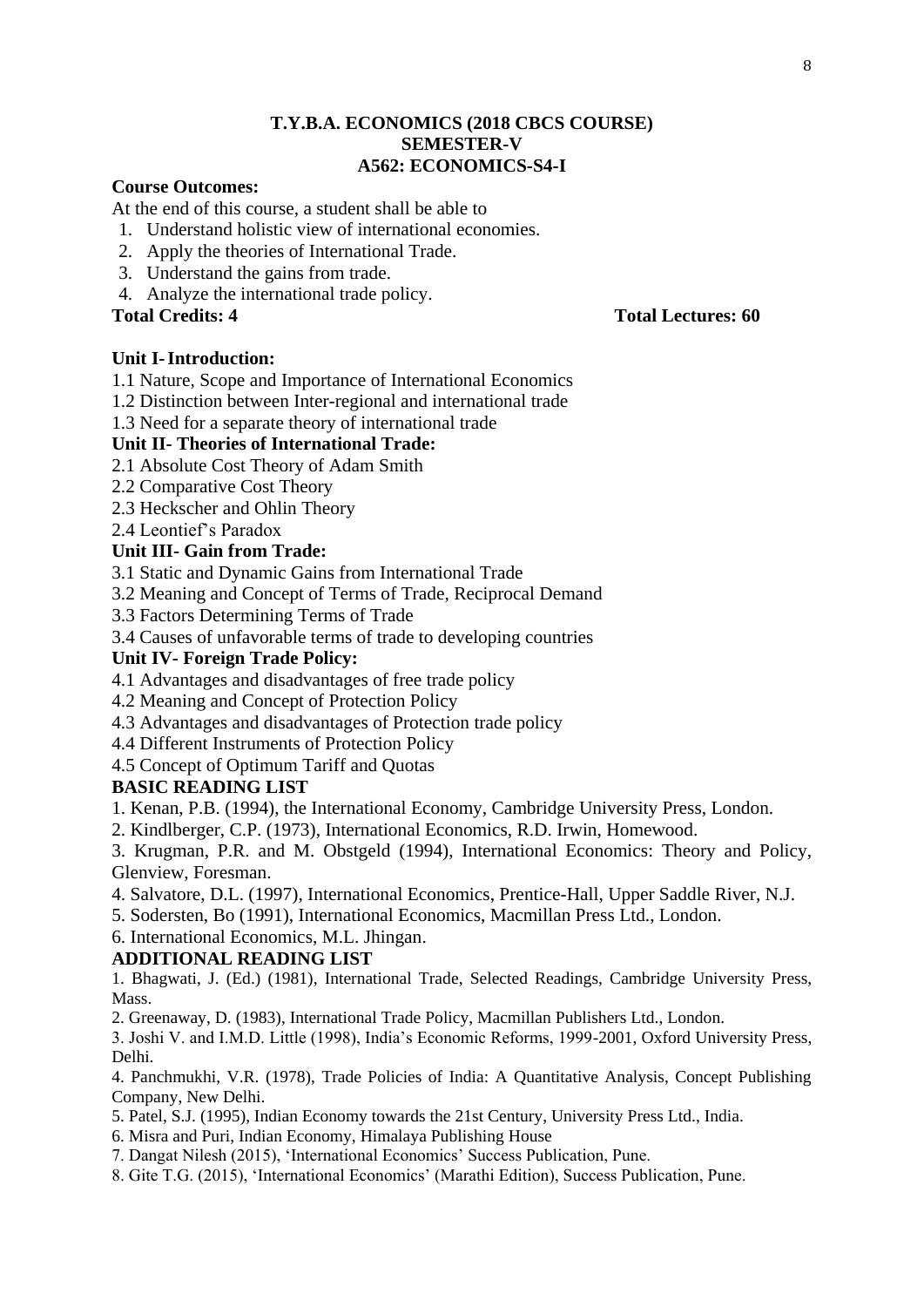## **T.Y.B.A. ECONOMICS (2018 CBCS COURSE) SEMESTER-V A563: ECONOMICS-S5-I**

## **Course Outcomes:**

At the end of this course, a student shall be able to

- 1. Aware the historical view of economics.
- 2. Understand the theories and views of economic thinkers.
- 3. Analyze the capitalism, Marxian and mixed economy.
- 4. Understand the nationalism approach.

## **UNIT- I: PRE-CLASSICAL PERIOD**

- 1.1 Mercantilism: Meaning and Characteristics
- 1.2 Physiocracy: Meaning and Causes of Emergence
- 1.3 Physiocracy: Natural order, Primacy of Agriculture
- 1.4 Physiocracy: Tableau Economique

#### **UNIT- II: CLASSICAL PERIOD**

2.1 Adam Smith: Division of Labour, Theory of value, Naturalism, Free Trade and Function of State, Canons of Taxation

- 2.2 David Ricardo: Theory of value, views on distribution
- 2.3 Thomas Malthus: Theory of population, Theory of Gluts

2.4 J. S. Mill: Theory of Economic Development, Role of Government in economic development

## **UNIT- III: NATIONALIST APPROACH - Friedrich List**

- 3.1 Criticism on Classical School
- 3.2 Stages of Economic Growth
- 3.3 Nationalism
- 3.4 Theory of Protection.

#### **UNIT- IV: SCIENTIFIC SOCIALISM - Karl Marx**

- 4.1 Dynamics of Social Change
- 4.2 Theory of Value
- 4.3 Theory of surplus Value
- 4.4 Falling Rate of profit.

Basic Reading List –

- 1. Gide and Rist History of Economic Thought
- 2. Eric Roll History of Economic Thought
- 3. H.L.Bhalia History of Economic Thought
- 4. B.N.Ghosh and Rama Ghosh Concise History of Economic Thought
- 5. Desai S. S. M. History of Economic Thought
- 7. Schumpeter Ten Great Economists.
- 8. Dhananjay Keer : Rajashri Shahu Maharaj
- 9. Suryavanshi K.B.: Rajashri Shahu Maharaj

10. Govt. of Maharashtra. Dr. Babasaheb Ambedkar (1989), Writings and Speeches, Vol.1, Part IV & V.

- 11. Thorat S.K., Ambedkar's Role in Economic Planning and Water Policy,
- 12. Ramaiah P.& Sateesh K., Dr. B.R.Ambedkar's Economic
- 13. Ganguli B. N. Indian Economic thought Philosophy.

#### **Total Credits: 4 Total Lectures: 60**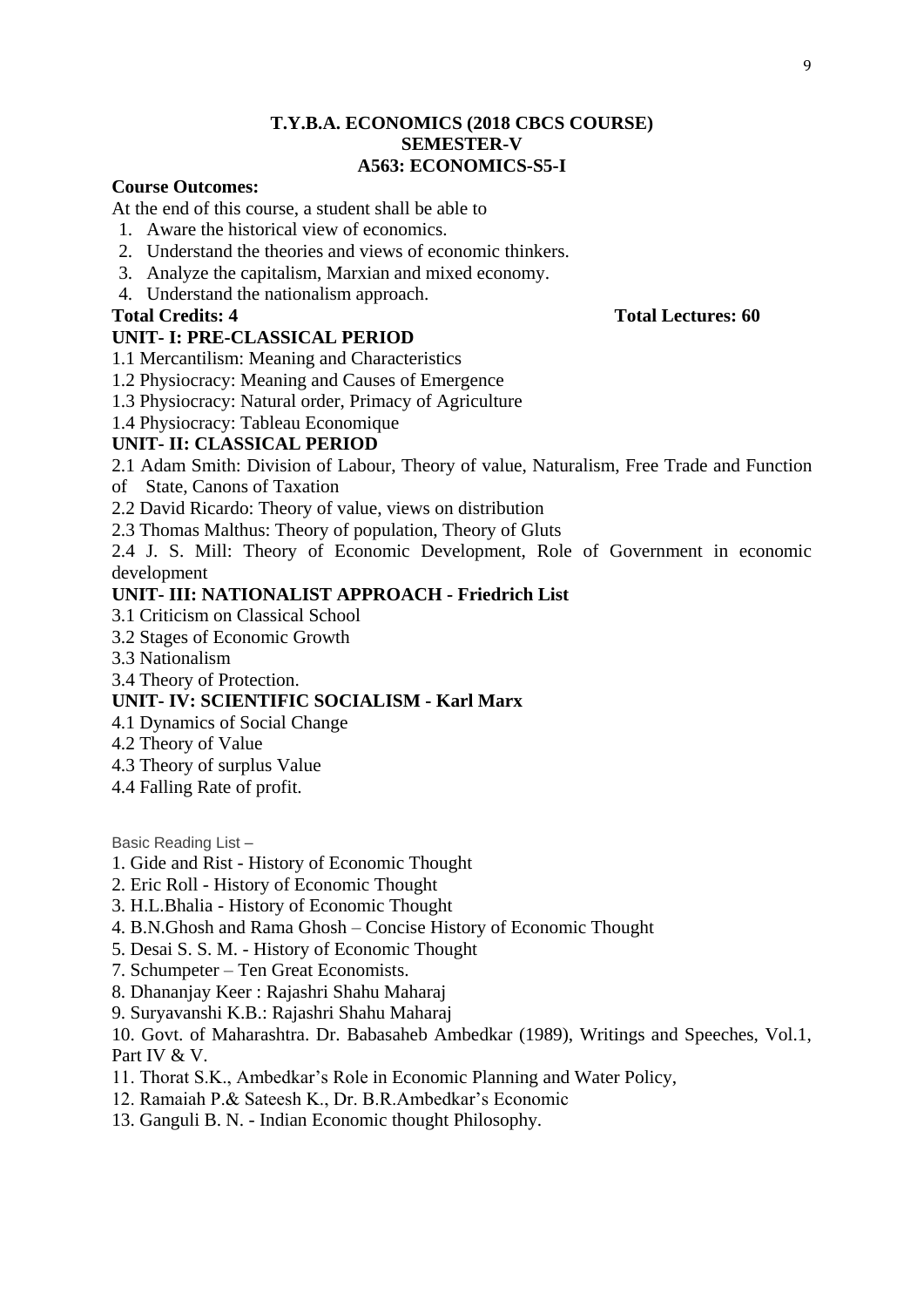## **T.Y.B.A. ECONOMICS (2018 CBCS COURSE) SEMESTER-V A564: ECONOMICS-S6-I**

## **Course Outcomes:**

At the end of this course, a student shall be able to

- 1. Apply the balance sheet of a bank.
- 2. Understand the facilities like types of deposit account, advances and remittances.
- 3. Use the negotiable instruments.
- 4. Understand the classification of banks.

# **Total Credits: 4 Total Lectures: 60**

## **Unit I- Nature and Functions of Bank:**

- 1.1 Evolution of banking in India and abroad
- 1.2 Definition of bank, primary and secondary functions of Bank
- 1.3 Bank as a service industry
- 1.4 Role of banking in economic development
- 1.5 Balance sheet of a bank

## **Unit II – Banker and Customer:**

- 2.1 Multiple credit creation by banks and limitations to it
- 2.2 Principles of sound banking
- 2.3 Types of deposit accounts
- 2.4 Types of advantages terms loan, overdraft, cash credit
- 2.5 Types of remittances Demand draft, mail transfer, telegraphic transfer, e-banking
- 2.6 Types of Customers

# **Unit III – Negotiable Instrument:**

- 3.1 Types of Cheques bearer, order, crossed and traveler's cheques
- 3.2 Bills of Exchange demand bills accommodation bills and promissory notes
- 3.3 Commercial papers, certificates of deposits, treasury bills and Govt. securities.

# **Unit IV – Classification of Banks:**

- 4.1 Private sector and public sector banks, co-operative banks
- 4.2 Functional Classification of Banks Agricultural, Industrial, Foreign Exchange and Central banks
- 4.3 Difference between central bank and commercial banks
- 4.4 Functions of Central Bank
- 4.5 Role of RBI in Indian economy.

# **BASIC READING LIST:**

- Chandler, L. V. and Goldfield S. M. (1977), The Economics and Money and Banking, Harper and Row, New York.
- Gupta, S. B. (1983) Monetary Economics, S. Chand and Co. New Delhi.
- Gupta S.B. (1989), Monetary Planning for India, Oxfrd University Press Delhi.
- Mitra S. (2000) Money and Banking, Random House, New York.
- Rangarajan, (1999), Indian Economics: Essays on Money and Finance, UBS Publishers, New Delhi
- Sayers R.S. (1998), Modern Banking, Oxford University Press, New Delhi.
- Smith P.F. (1997), Economics of Financial Institutions and Markets, Irwin Homewood.
- Lokhande D.S. and Dehpande B.M. (2002), Evolution of urban co-operative banks in Maharashtra, Yashwantrao Chavan Prathishthan.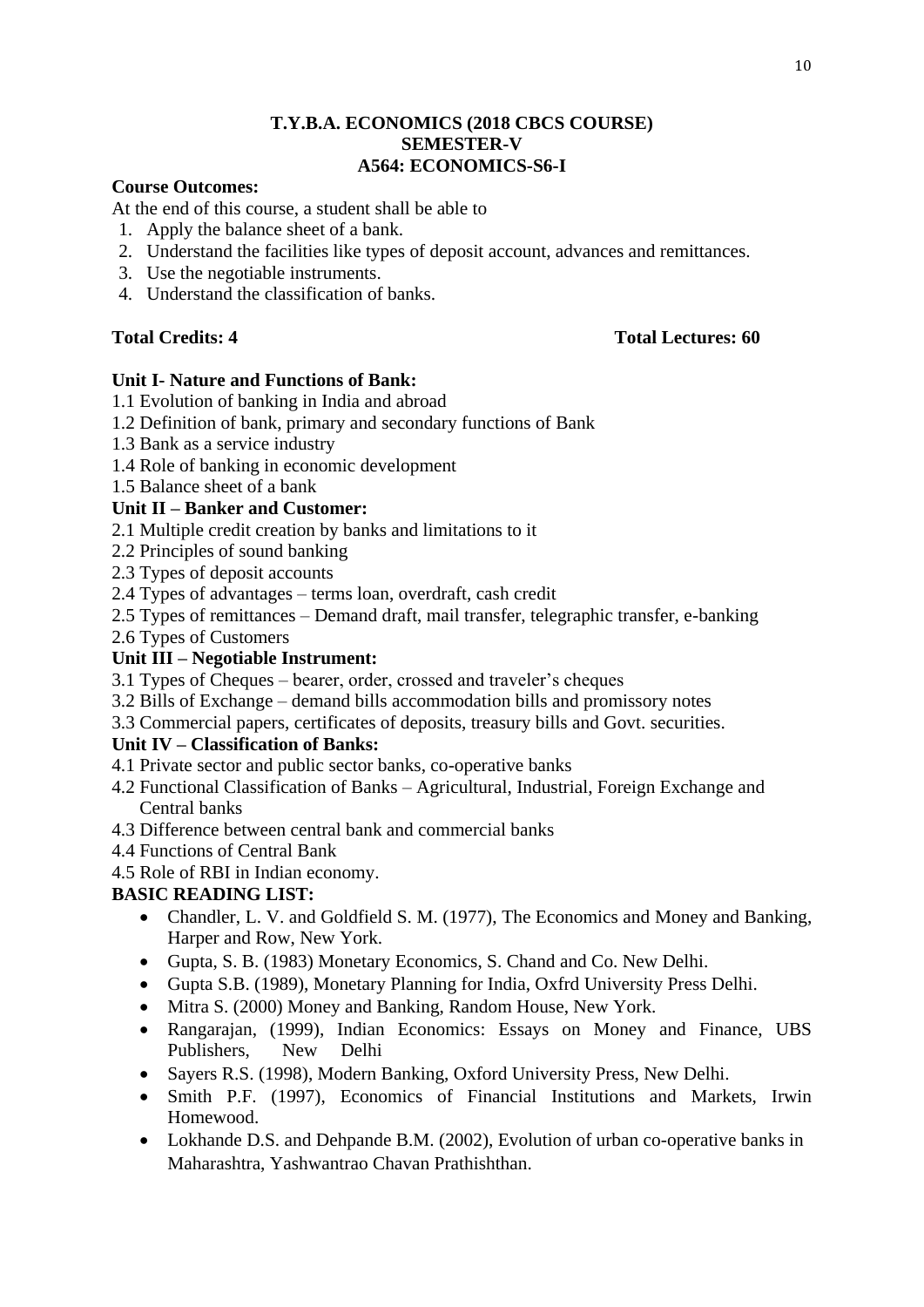## **T.Y.B.A. ECONOMICS (2018 CBCS COURSE) SEMESTER-V A565: ECONOMICS-S7-I**

## **Course Outcomes:**

At the end of this course, a student shall be able to

- 1. Aware the holistic approach of business environment.
- 2. Understand the economic system and business environment.
- 3. Aware the importance of small, large scale industries, multi-national companies in India.
- 4. Understand the concepts of poverty, unemployment, regional imbalance, parallel economy and industrial sickness.

## **Total Credits: 4 Total Lectures: 60**

## **Unit I - Theoretical Framework of Business Environment**

- 1.1 Concept, Internal and external components and importance of Business Environment
- 1.2 Changing Dimensions of Business Environment
- 1.3 Indian Business Environment
- 1.4 International Business Environment

## **Unit II – Economic and Social Environment in India**

- 2.1 Economic system and business environment in India
- 2.2 Trends in N. I. and P. C. I.
- 2.3 Nature of Humans resources in India
- 2.4 Dualism in Indian Society, Problems of uneven income distribution
- 2.5 Social responsibility of business

#### **Unit III – Industry and Infrastructure in India**

- 3.1 Importance and problems of large-scale industries
- 3.2 Importance, problems and remedies to solve the problems of small scale and cottage industries,
- 3.3 Role of Foreign investment and multi-nationals in industrialization
- 3.4 Infrastructure development in India-Transport, communication, power and irrigation

## **Unit IV – Problems related to Growth and Development**

- 4.1 Poverty in India-Nature, causes and effects
- 4.2 Nature and types of unemployment
- 4.3 Regional imbalances, causes and effects
- 4.4 Problem of inflation and parallel economy of black money
- 4.5 Industrial sickness

Basic Reading List –

- 1. Adhikary, M: Economic Environment of Business, Sultan Chand & Sons, New Delhi.
- 2. Ahluwalia, I. J: Industrial Growth in India, Oxford University Press, Delhi.
- 3. Aswathappa, K: Legal Environment of Business, Himalaya Publication, Delhi.

4. Sundaram & Black: The International Business Environment; Prentice Hall, New Delhi.

- 5. Agarwal A. N.: Indian Economy; Vikas Publishing House, Delhi.
- 6. Khan Farooq A: Business and Society; S. Chand, Delhi.
- 7. Dutta R. and Sundharam K.P.M.; Indian Economy; S. Chand, Delhi.
- 8. Misra S.K. and Puri V.K: Indian Economy; Himalaya Publishing House, New Delhi.
- 9. Hedge Ian: Environment Economics; Macmillan, Hampshire.
- 10. Dutta Ruddar: Economic Reforms in India A. Critique; S. Chand, New Delhi.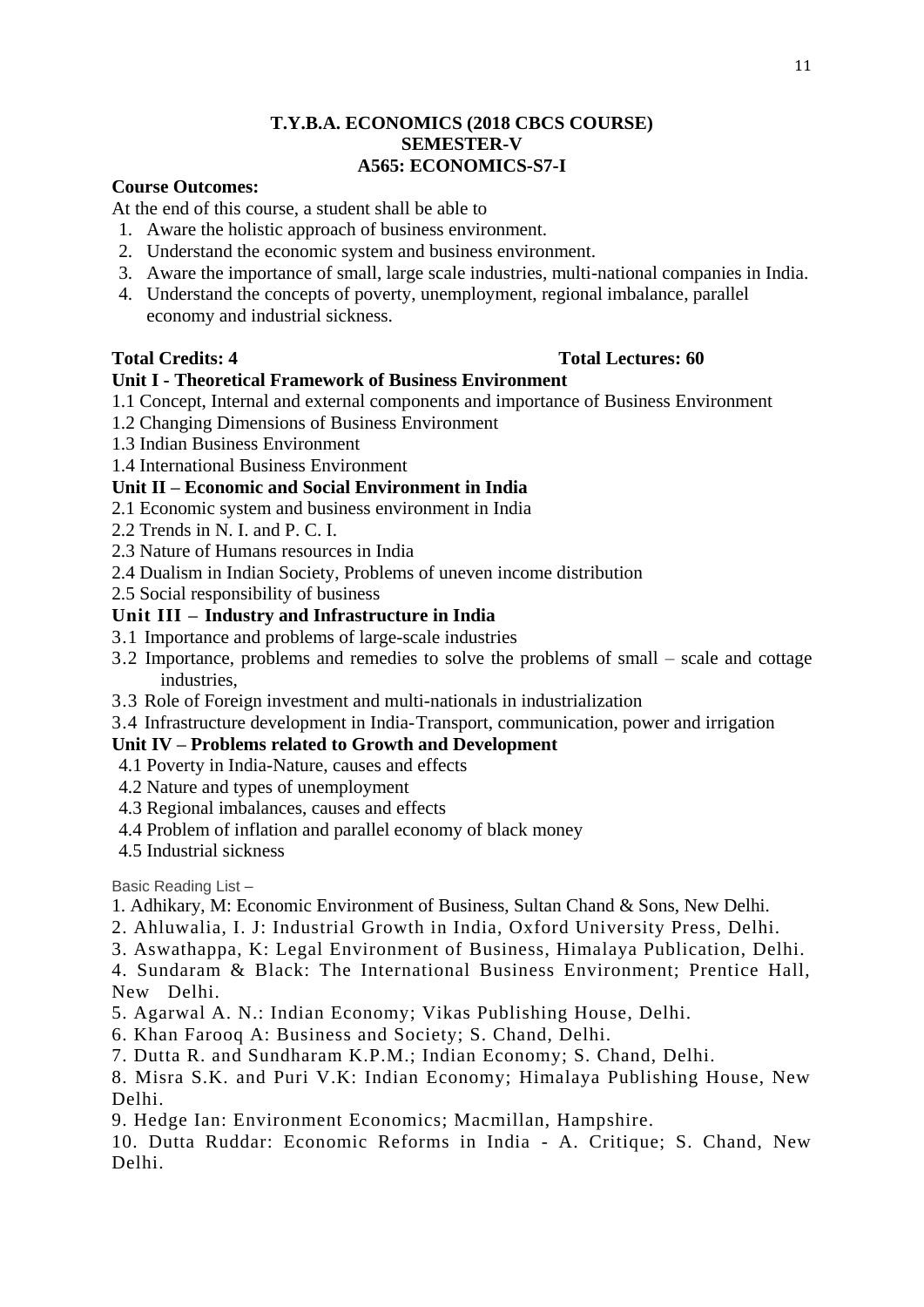11. Dr.Shaikh Saleem, Business Environment  $2^{nd}$  Ed. (2007), Pearson Education, Delhi-110 092. INDIA

12. Framcis Cherunilam - Business Environment Text & Cases, Himalaya Publishing House.